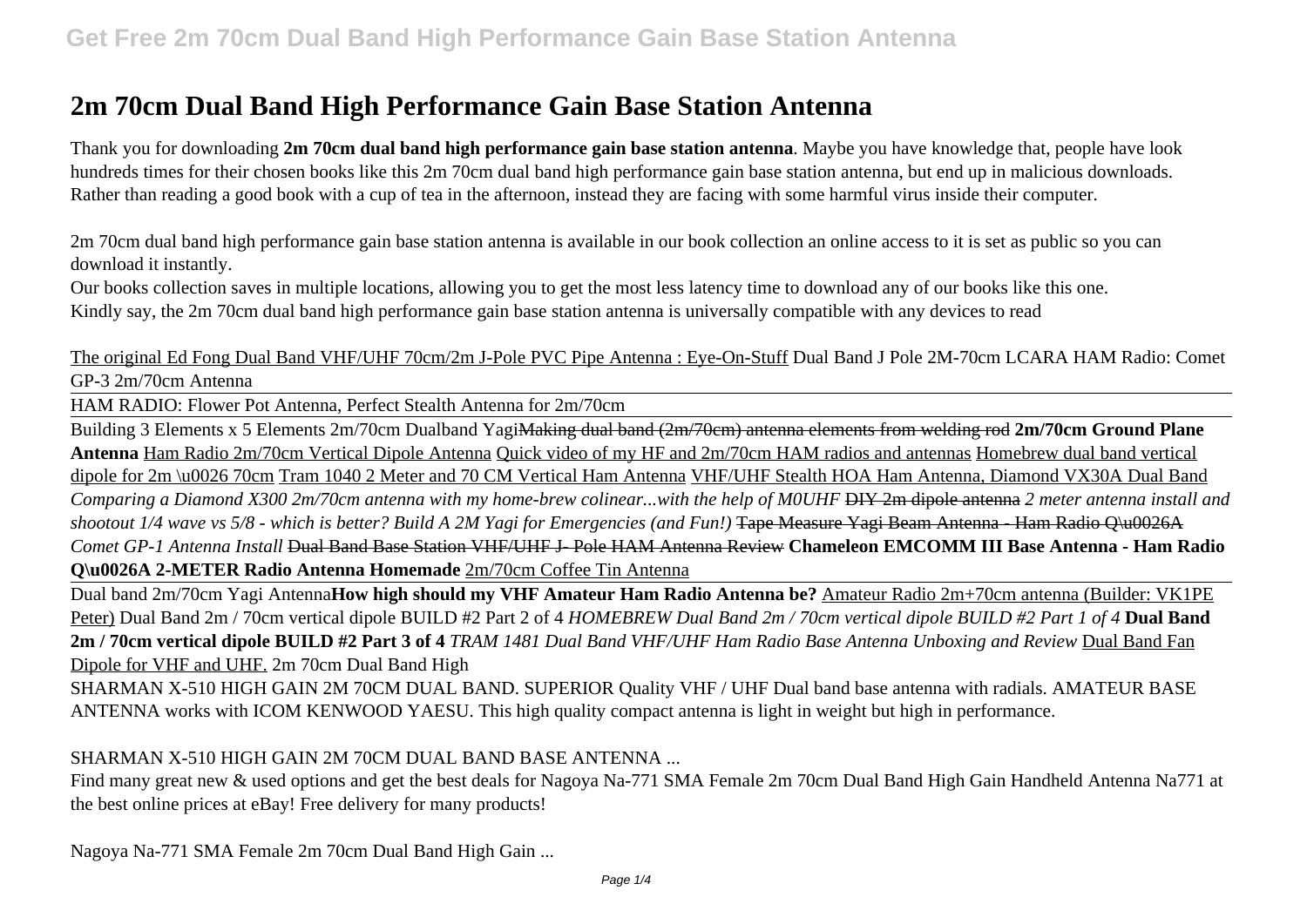### **Get Free 2m 70cm Dual Band High Performance Gain Base Station Antenna**

Diamond A-1430 Dualband Yagi 2m/70cm at Radioworld UK We sell Diamond A-1430 Dualband Yagi 2m/70cm at Radioworld for all your Diamond antenna needs call 01922 414796 Hambid for Ham radio, scanners, DAB, Shortwave & CB radios sales@radioworld.co.ukResponse in 24 hours

#### Diamond A-1430 Dualband Yagi 2m/70cm at Radioworld UK

Excellent gain 21 element 2m 144-146 MHz and 430 - 440 MHz 70cm antenna. Wideband dual-band. 2m 70cm Dual Band Antenna PA144-432-21-3B With Common Connector. Dipole, balun and connector view: Easy to mount and dismount  $1-1/4$ " - 2-3/4" 43 - 70 mm bracket:

1kW-2m 750W-70cm Common Connector DualBand Yagi PA144-432 ...

Dual Band Antenna for 2m and 70cm. Yagi Antennas for 144 and 432 MHz. With common connector for both bands or with separate connectors for 2 meter and 70 cm.

#### 2m 70cm Dual Band Antenna 144-432 MHz Yagi

AWX for 2m and 70cm . Details HAM Multiband. Dual band GP is like two single band antennas have merged, one rotated by 45° arround the z-axis. Connections are the same for the two antennas: radiator is connected to the same hot-end of the connector, and grounds are connected to the same mass. ...

#### AWX for 2m and 70cm - diyhamantenna.com

Don Murray W9VE Building a Dual-Band Antenna Mentorfest 10/23/04 5 Stubs • An open or shorted quarter-wave stub inverts the impedance at the input end. – If the far end is shorted, there is a very high impedance looking into the stub – If the far end is open, there is a short looking into the stub.

#### How to Build a Dual-Band Antenna for 2M/70cm

White fibreglass dual-band base antenna for 2m and 70cm. The Watson base station antennas have earned themselves an enviable reputation, offering both value for money and excellent performance. The W-300 is fibre glass encapsulated and pre-tuned for the appropriate bands. All the hardware is rustproof, comprising mainly alloy materials.

#### VHF/UHF

Diamond antennas make great vertical antenna for 2m/70cm/6m, high gain antennas made from the best materials made to last and the market leader in ham radio antennas,we sell diamond antennas at the best prices with large stocks and fast worldwide delivery.

Diamond Antenna | 2m |70cm | Base | vertical | Deals ...

NR72BNMO 2 Meter/440 MHz Dual Band Antenna No Ground Plane Version Specifications: Bands: 2m/70cm Gain dBi: 2.15/2.15 Watts: 100 Height: 13.8" Mount: NMO Element Phasing: 1-1/4l, 1-1/2l \$39.95 Diamond NR72BNMO-C

High Gain Dual Band Antennas : The Antenna Farm, Your two ...

Home / Dual Band (2m/70cm) Dual Band (2m/70cm) Showing 1–12 of 61 results. Show Filtering. Product Filters  $\times$  Filter by price £ £ Filter by condition.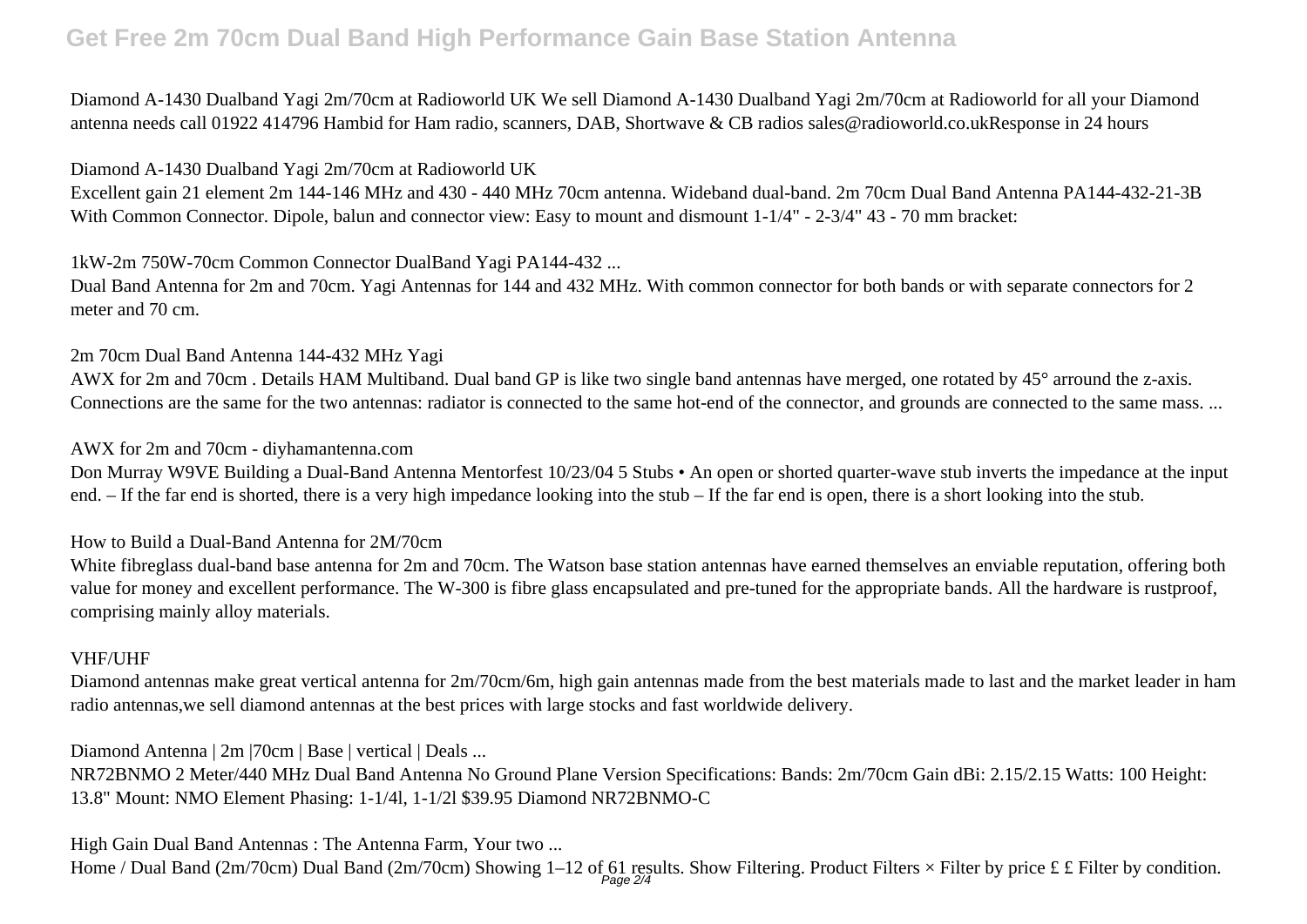### **Get Free 2m 70cm Dual Band High Performance Gain Base Station Antenna**

#### New 61; Filter by category ... High Gain Dual Band Base or Repeater Antenna. In Stock

#### Dual Band (2m/70cm) – Nevada Radio

The HamKing SG-7900 is a pre-tuned mobile 2M/70cm 144/430mhz amateur band antenna is a high performance & good quality dual band Mobile antenna with double centre loaded whip for the 2m/70cm amateur bands. It has the same specification and style as the Diamond SG-7900 which sells for around £100!!

#### HamKing SG7900 Dual Band Ham Antenna | THUNDERPOLE

The Baofeng UV-5R will let you communicate with anyone on 2m or 70cm analog using simplex and repeaters in your local area 90% as well as the big boys, for a tenth or less money. That is hard to pass up and might be the best Baofeng radio for you. I own two, go ahead and get your own Beofeng UV-5R.

Baofeng UV-5R Dual Band 2m/70cm Radio Review – The Best ...

In terms of signals, the Comet Original GP-3 Dual-Band 146/446 MHz supports two bands of UHF and VHF. Specifically, the exact spectrums are 144-148 Mhz for 2M and 440-450 Mhz for 440 UHF, respectively. Without alteration, the VSWR on 2M is 1.2, and that on 70cm is 1.35. These figures mean that the Comet GP3 is powerful.

#### Top 4 Best HF Vertical Antennas For Dual Band Purposes

Liner Phase Shifter technology permits the antenna to achieve high performance, high power rat- ing low vswr, and broader band coverage on both 2m and 70cm bands. 2. Direct element joint structure with two interconnected FRP outer- shells. Enables the antenna to maintain the same strength as one with one piece structure.

2m/70cm Dual Band High Performance Gain Base Station Antenna

SHARMAN X-510 HIGH GAIN 2M 70CM DUAL BAND BASE ANTENNA . 5 out of 5 stars (4) 4 product ratings - SHARMAN X-510 HIGH GAIN 2M 70CM DUAL BAND BASE ANTENNA . £99.95 (£33.32/kg) £27.95 postage. 15 watching. DIAMOND X-50N DUAL BAND BASE VERTICAL homebase amateur vhf antenna 2m 70cm.

#### Dual Band Base Antenna for sale | eBay

ME270 Dual band 2m/70cm base colinear 2m/70cm base station colinear 3.6/5.5 dbi gain 1.1m length ME-270 2m/70cm base colinear A high quality 2/70 base station colinear antenna only 1.1m in length with 6 short radials, 50 ohm impedance, 60w power rating, SO239 connection.

#### ME270 Dual band 2m/70cm base colinear - Mirfield Electronics

ZL7-70 70cm 7 Element Special Yagi Antenna. £49.99. Pre-Order View Product. ... Sirio SY50-5 NEW high performance 50MHz (6m) 5 element yagi beam antenna. £129.95. In Stock View Product. Sirio SY50-3 - New High Gain 6m (50MHz) 3 Element Yagi Beam Antenna . ... Dual Band 144/440 MHz